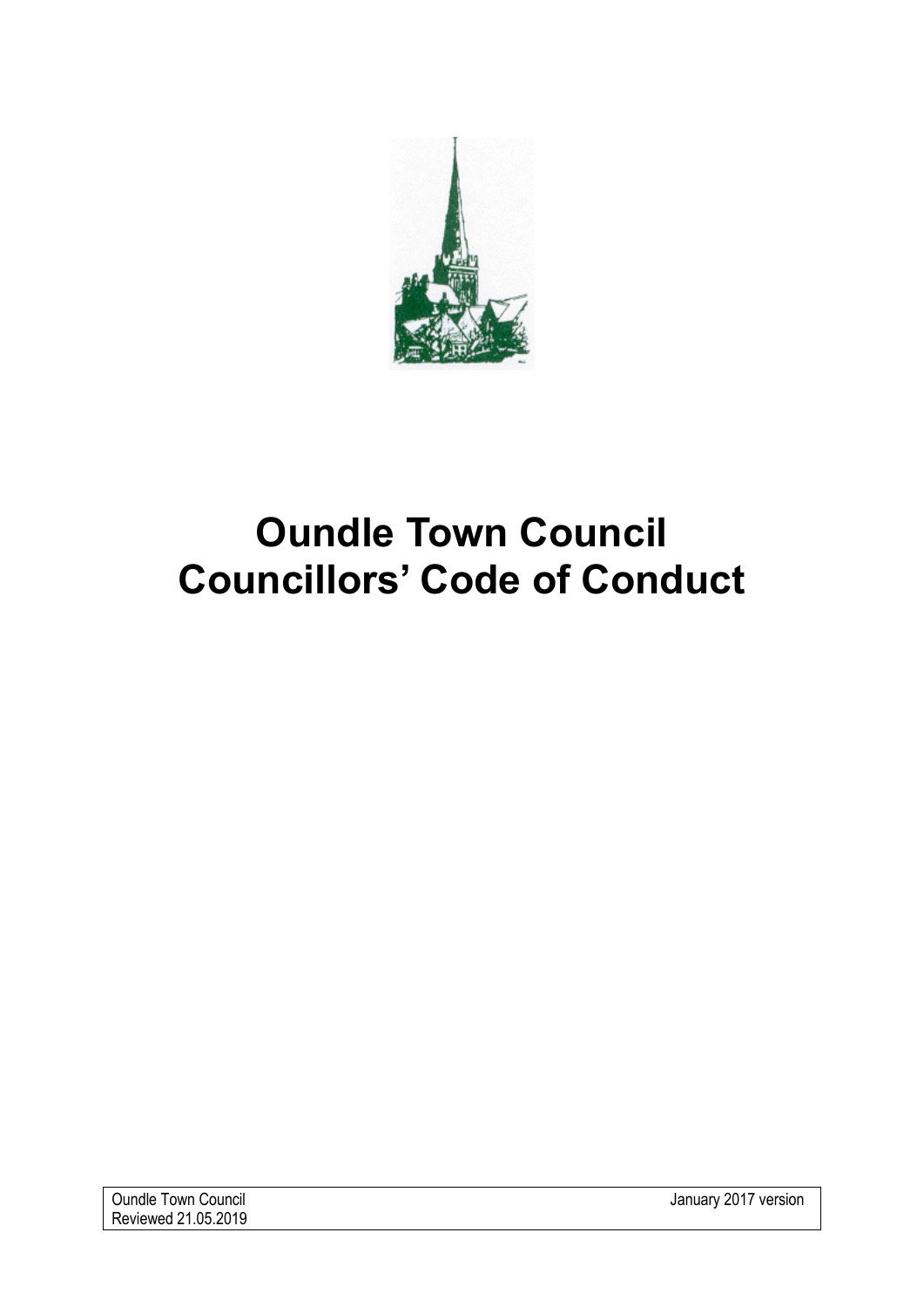## **Councillors' Code of Conduct**

This Code applies to all Councillors when they act in their role as Councillors of the Council or when they claim to act or give the impression of acting as a representative of the Council. This Code is a requirement of the Localism Act 2011 and forms part of the Constitution of ENC which all Councillors will follow. This code is based on the seven Nolan principles of public life:

#### **1.0 Introduction**

As a Councillor you are a representative of the Council, and the public and other stakeholders will form a view of Oundle Town Council as a result of your actions. As such you must conduct yourself in a manner which is consistent with the Council's duty to promote and maintain high standards of conduct of Councillors.

#### **2.1 Selflessness**

As a public figure, your public role as a Councillor may overlap with your personal or professional life and interests. However, as a Councillor you will serve only the public interest and will never improperly confer an advantage or disadvantage on any person. At all times you will act in accordance with the trust that the public is entitled to place in you.

#### **2.2 Integrity and honesty**

As a councillor you will be truthful. You will consider your actions carefully to avoid placing yourself in situations where your honesty and integrity may be questioned and will on all occasions avoid improper behaviour or the appearance of improper behaviour.

#### **2.3 Objectivity (in decision making)**

You will make decisions on merit, using the best evidence and without discrimination or bias, including when making appointments, awarding contracts or recommending individuals for rewards or benefits. You must approach decisions with an open mind and listen to the views of others and assess the information presented at the decision making meeting. You must then reach your own conclusions on issues and act accordingly. Failure to do so may expose the decision to challenge on the basis of pre-determination.

#### **2.4 Accountability**

Everything Oundle Town Council does must be able to stand the test of scrutiny by the public, the media, other stakeholders, and the courts. You are accountable to the public for your actions and the manner in which you carry your responsibilities, and will co-operate fully and honestly with any scrutiny appropriate to your particular office.

| <b>Oundle Town Council</b> | January 2017 version |
|----------------------------|----------------------|
| Reviewed 21.05.2019        |                      |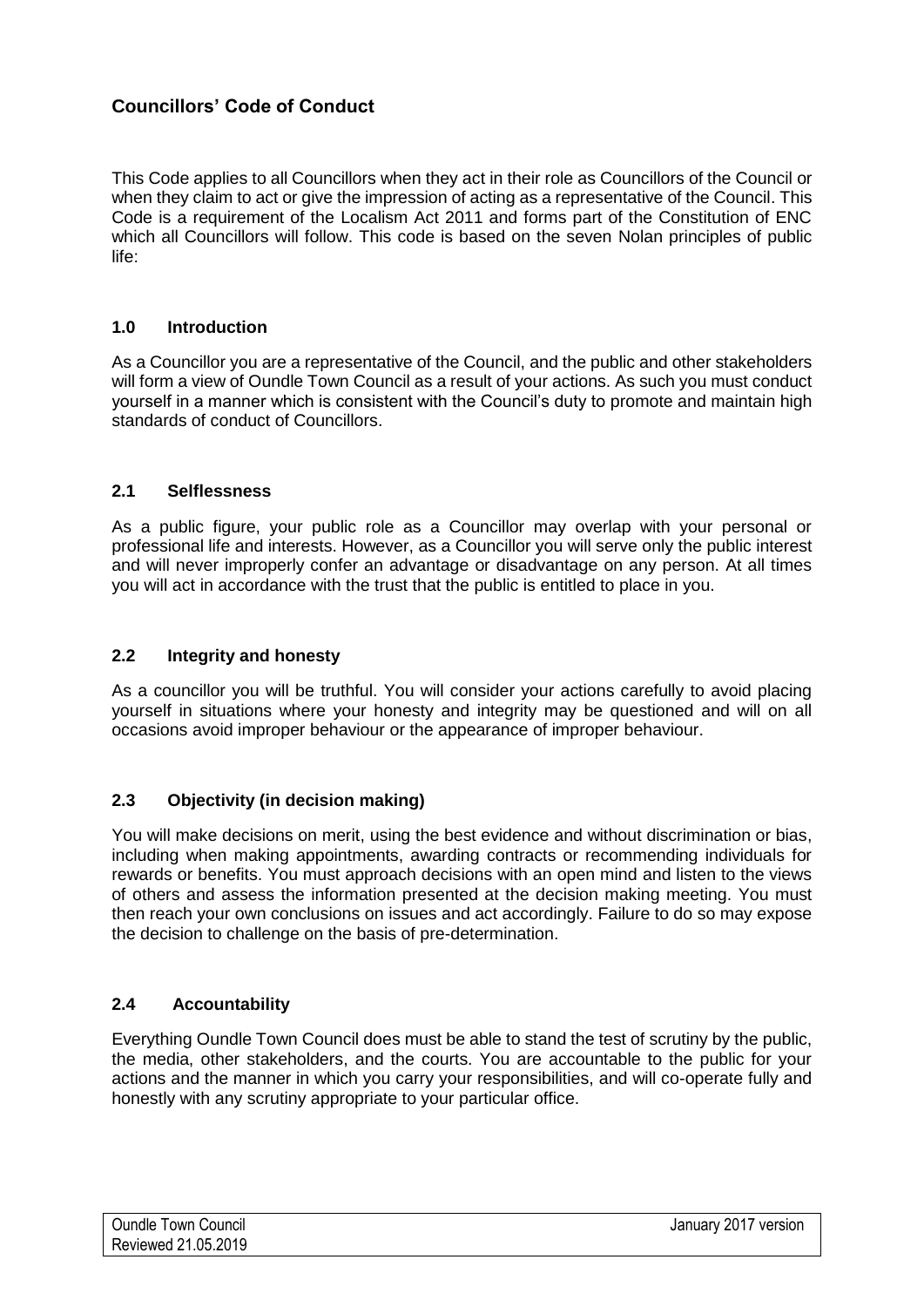### **2.5 Openness**

- 2.5.1 Oundle Town Council strives to maintain an atmosphere of openness throughout the organisation to promote confidence of the public, stakeholders, staff and regulators. You will be as open as possible about your actions and those of the council, and should be prepared to give reasons for those actions. Information should not be withheld from the public unless there are clear and lawful reasons for doing so.
- 2.5.2 You will review your Register of Interests (including Disclosable Pecuniary Interests as required by the Localism Act and related regulations) at least annually to ensure ongoing accuracy
- 2.5.3 You need to reconsider carefully your position before participating in any decisions or activity, especially those relating to regulatory activities such as planning or licensing. Where the decision or activity is so closely tied to your personal or professional life that your ability to make an impartial decision may be called into question you must consider whether you need to declare, at any relevant meeting, any new Disclosable Pecuniary Interests (DPI) or other conflict of interest or circumstance. These will be added to your Register of Interests as soon as possible after the meeting.
- 2.5.4 The law says that if you have a DPI you must not become involved in the discussions nor must you vote in relation to such matters. If you have other interests in the matter you should also consider if it is appropriate for you to take part in the discussions or debate. Breaches of the rules relating to Discloseable Pecuniary Interests may lead to criminal sanctions being imposed.
- 2.5.5 You must declare ,within 28 days of receipt, any gifts or hospitality valued over £50 (on one occasion or from the same donor within one year) given in respect of your role as a Councillor in your Register of Interests.

#### **2.6 Leadership**

You will promote and support these principles by leadership and by example, and should act in a way that secures or preserves public confidence and avoids bringing your role or the council into disrepute. You will actively promote and robustly support this code and be willing to challenge poor behaviour wherever it occurs.

#### **3.0 Other obligations**

In addition to the above principles, you will:

- a) strive to establish respectful and courteous relationships with everyone you come into contact with as Councillors. You will also respect the political impartiality and professional role(s) of the council's statutory officers and its other employees.
- b) uphold the law in relation to the policies of the council and its legal obligations
- c) not disclose or use confidential information for any purpose other than that provided for by the law.
- d) use those particular council resources provided for the undertaking of council duties in accordance with council policies or constitution and not for any other purposes.

| <b>Oundle Town Council</b> | January 2017 version |
|----------------------------|----------------------|
| Reviewed 21.05.2019        |                      |